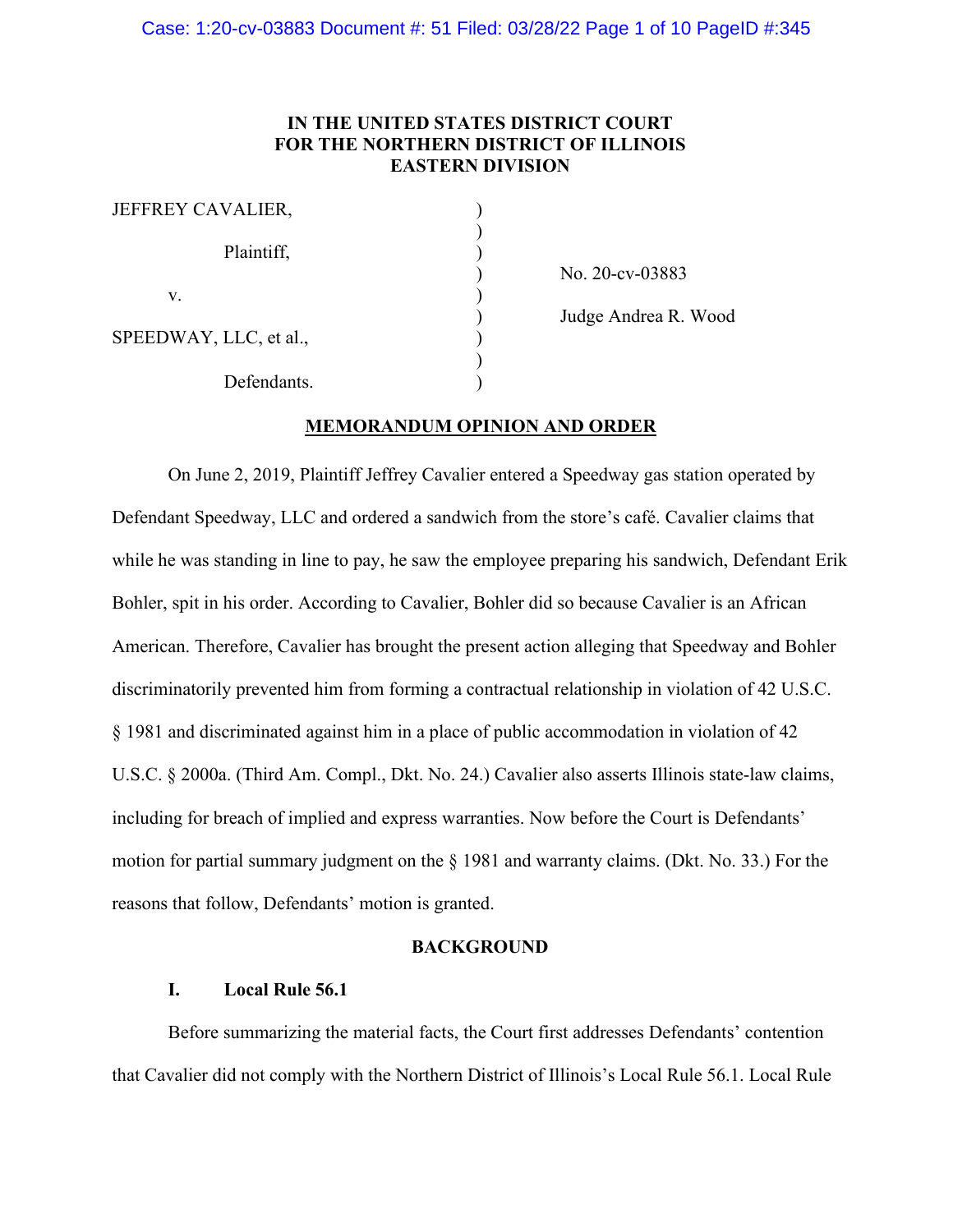#### Case: 1:20-cv-03883 Document #: 51 Filed: 03/28/22 Page 2 of 10 PageID #:346

56.1 requires the party moving for summary judgment to submit a statement of material facts that it contends entitle it to summary judgment. L.R. 56.1(a)(2). The statement of material facts must consist of "concise numbered paragraphs" and "[e]ach asserted fact must be supported by citation to the specific evidentiary material, including the specific page number that supports it." L.R.  $56.1(d)(1)$ ,  $(d)(2)$ . "The court may disregard any asserted fact that is not supported with such a citation." L.R.  $56.1(d)(2)$ .

The party opposing summary judgment must then file a response to the statement of material facts. L.R. 56.1(b)(2). The response must consist of numbered paragraphs that correspond to the numbered paragraphs in the statement of material facts and set forth the asserted fact and the opposing party's response to that fact. L.R.  $56.1(e)(1)$ . "Each response must admit the asserted fact, dispute the asserted fact, or admit in part and dispute in part the asserted fact." L.R.  $56.1(e)(2)$ . Any dispute of an asserted fact must be supported by a citation to "specific evidentiary" material that controverts the fact" and a concise explanation of how the cited material controverts the asserted fact. L.R. 56.1(e)(3). "Asserted facts may be deemed admitted if not controverted with specific citations to evidentiary material." *Id.* 

To the extent the opposing party wishes to present any additional facts, it may do so by submitting a separate statement of additional facts that complies with Local Rule 56.1(d), which governs the moving party's statement of material facts. L.R. 56.1(b)(3). Then, the moving party must submit a response to those additional facts subject to the requirements for the opposing party's response to the statement of material facts set forth by Local Rule 56.1(e). L.R. 56.1(c)(2). Finally, a party's summary judgment brief must cite to specific paragraphs in the Local Rule 56.1 statements or responses. L.R. 56.1(g). Thus, Local Rule 56.1 is violated where a party's brief cites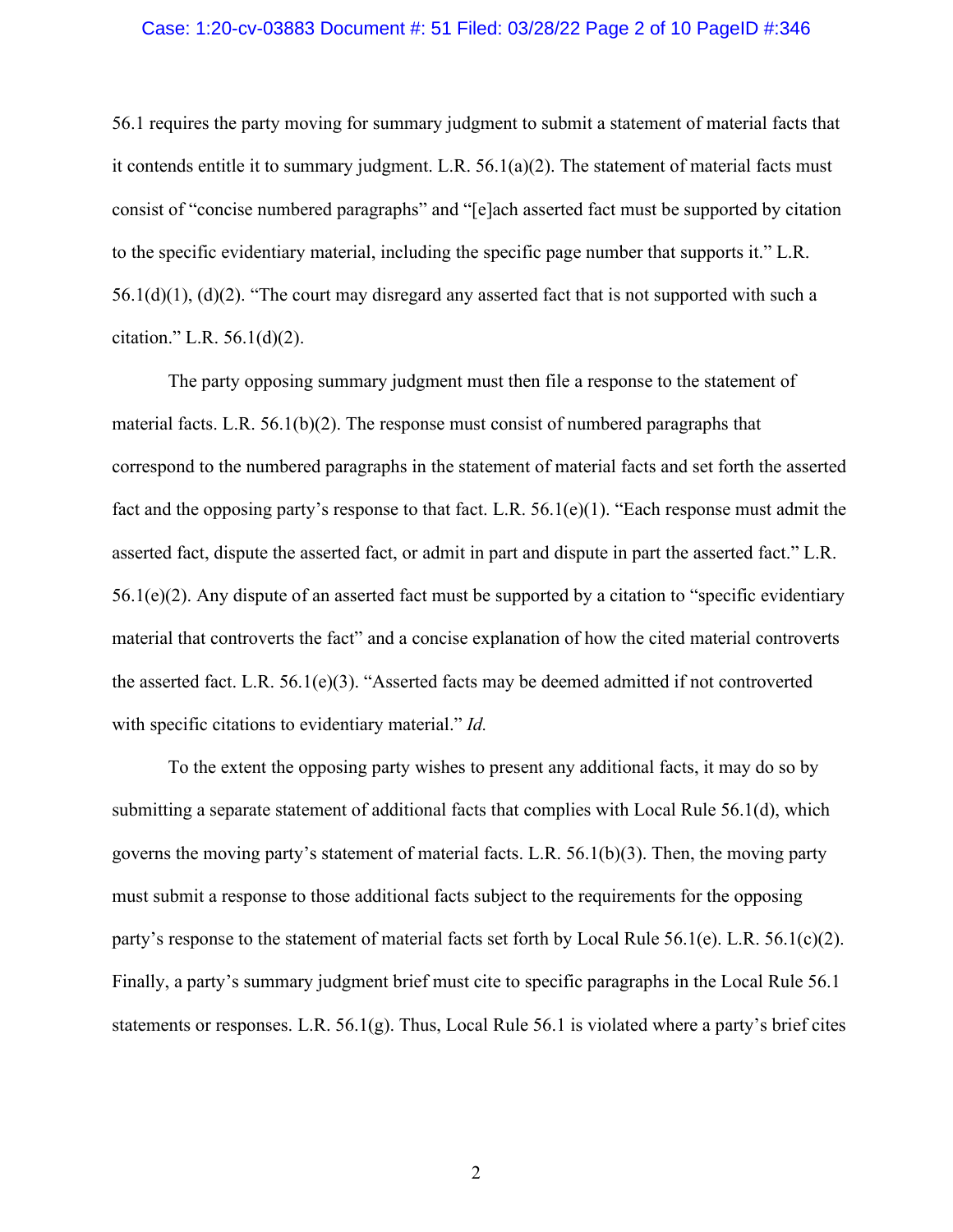### Case: 1:20-cv-03883 Document #: 51 Filed: 03/28/22 Page 3 of 10 PageID #:347

directly to the record. *Mervyn v. Nelson Westerberg, Inc.*, 76 F. Supp. 3d 715, 719 (N.D. Ill. 2014).

The Seventh Circuit has "repeatedly held that the district court is within its discretion to strictly enforce compliance with its local rules regarding summary-judgment motions." *Patterson v. Ind. Newspapers, Inc.*, 589 F.3d 357, 360 (7th Cir. 2009). "This is because 'compliance with local rules like Rule 56.1 ensures the facts material to the issues in the case and the evidence supporting such facts are clearly organized and presented for the court's summary judgment determination.'" *Rivera v. Guevara*, 319 F. Supp. 3d 1004, 1017 (N.D. Ill. 2018) (quoting *Curtis v. Costco Wholesale Corp.*, 807 F.3d 215, 219 (7th Cir. 2015)). A district court is therefore entitled to "limit its analysis of the facts on summary judgment to evidence that is properly identified and supported in the parties' statements." *Bordelon v. Chi. Sch. Reform Bd. of Trs.*, 233 F.3d 524, 529 (7th Cir. 2000).

Here, Defendants correctly assert that Cavalier does not fully comply with the requirements of Local Rule 56.1. Specifically, Cavalier's response to Defendants' statement of material facts fails to cite controverting evidence for those factual assertions he disputes. In addition, Cavalier's brief in opposition to Defendants' motion for summary judgment sometimes cites directly to the record. The primary material factual dispute in this matter involves whether Cavalier ever paid for the sandwich before he saw Defendant Bohler spit in it. In their statement of material facts, Defendants assert that Cavalier was still in line to pay for the sandwich when he saw Bohler spit in it and then left the line to confront Bohler before paying. (Pl.'s Resp. to Defs.' Statement of Facts ("PRDSF") ¶¶ 15, 17–18, Dkt. No. 42-1.) In his response to Defendants' statement of material facts, Cavalier denies that he never paid for the sandwich and instead claims that he "had either simultaneously or already made payment to the cashier." (*Id.* ¶ 15; *see also id.*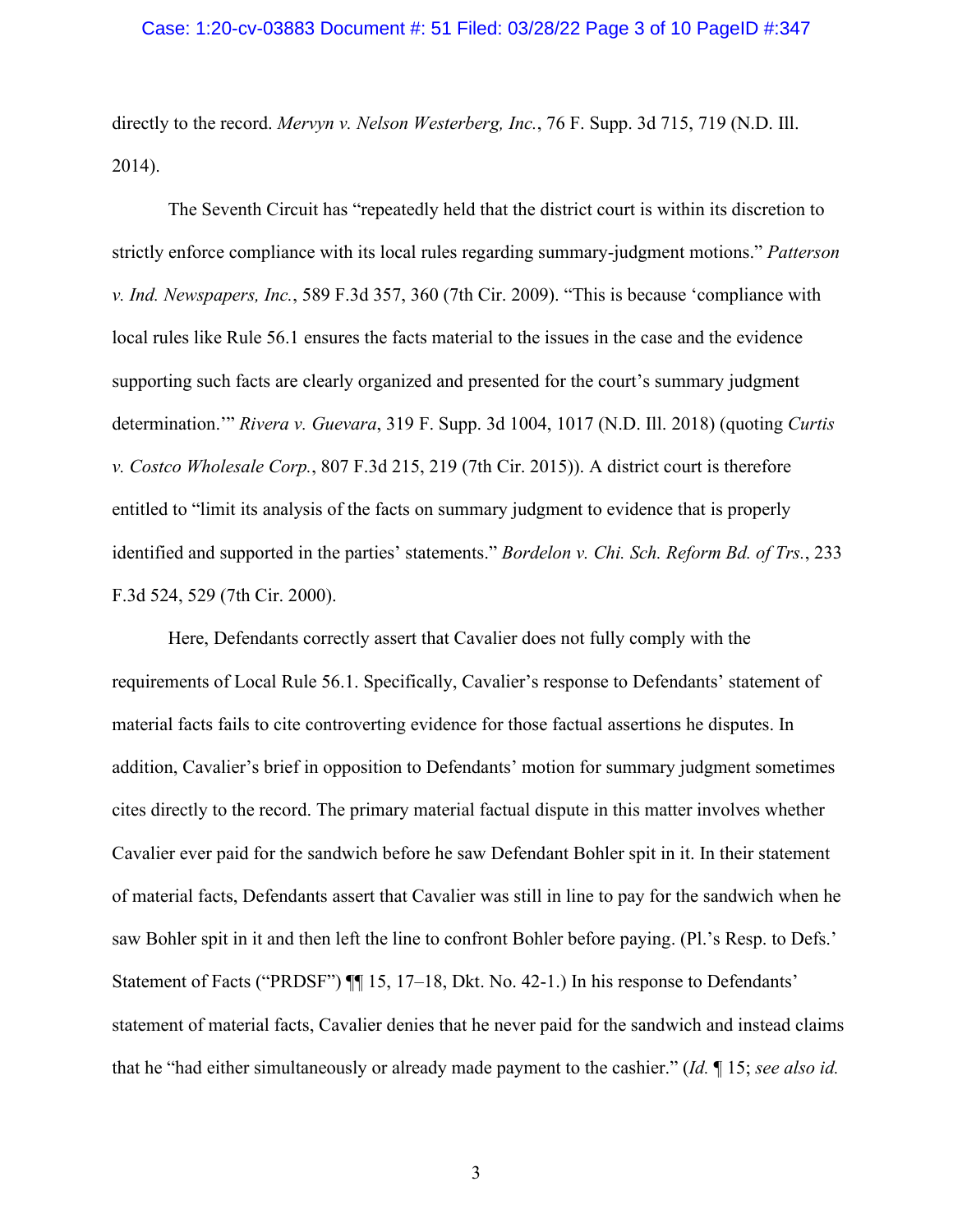### Case: 1:20-cv-03883 Document #: 51 Filed: 03/28/22 Page 4 of 10 PageID #:348

¶¶ 17–18.) Although Cavalier provides no evidentiary support in his response to Defendants' statement of material facts, Cavalier's brief attempts to demonstrate a dispute as to this fact by citing directly to his own declaration that he prepared in connection with his opposition to summary judgment. In his declaration, Cavalier claims that he "tendered payment for [his] items and turned around while standing in that line and saw Defendant Bohler lean over and spit in [his] sandwich." (Pl.'s Resp. to Defs.' Mot. for Partial Summ. J., Ex.  $C \parallel 9$ , Dkt. No. 42-3.)

The Court could excuse Cavalier's Local Rule 56.1 violations and treat that declaration as supplying the requisite evidentiary support as to the matter's central material factual dispute. However, the Court declines to do so here because Cavalier's declaration is inconsistent with his own prior sworn testimony—the primary evidence relied upon by Defendants.<sup>[1](#page-3-0)</sup> In particular, Cavalier was asked during his prior sworn testimony whether he "went and paid for everything," and Cavalier responded that he "was still in line to pay for the sandwich" when he turned around and saw what he believed to be Bohler spitting in his sandwich. (Defs.' Mem. in Supp. of Mot. for Partial Summ. J., Ex. B at 5:3–10, 6:19–7:21.) On cross-examination, Cavalier was presented with surveillance camera footage from the Speedway store and asked specific questions about the relevant sequence of events, ultimately confirming that at the time he went to confront Bohler, the cashier was still dealing with the customer ahead of Cavalier in line. (*Id.* at 17:18–21:13.)

While the Seventh Circuit generally allows "unsubstantiated, self-serving affidavits [to] be used to defeat a motion for summary judgment," it does "not allow litigants to manufacture material fact questions by affidavit testimony that contradicts prior sworn testimony." *United States v. Funds in the Amount of \$100,120*, 730 F.3d 711, 718 (7th Cir. 2013). To dispel any

<span id="page-3-0"></span><sup>&</sup>lt;sup>1</sup> The events underlying this action resulted in Bohler being issued a disorderly conduct citation and Cavalier testified under oath at a subsequent hearing on the citation. (Pl.'s Resp. to Defs.' Statement of Facts ¶¶ 31–32, 35–36, Dkt. No. 42-1.) Cavalier's testimony is the primary evidence Defendants rely upon in moving for partial summary judgment.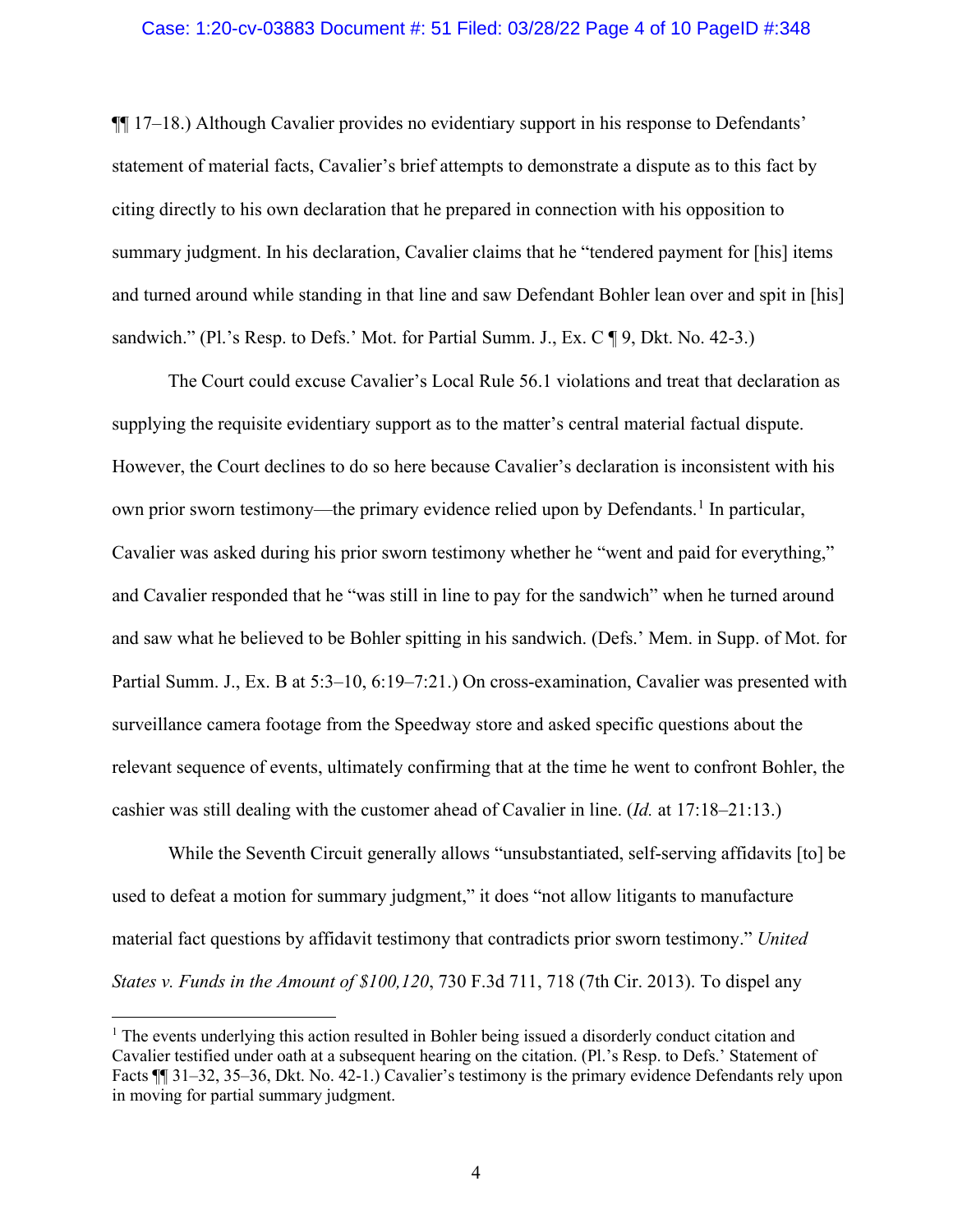### Case: 1:20-cv-03883 Document #: 51 Filed: 03/28/22 Page 5 of 10 PageID #:349

doubt as to whether Cavalier had paid before confronting Bohler, the Court asked Defendants to submit the surveillance footage for its *in camera* review, without objection from either side. (Dkt. No. 47.) Based on its review, the Court concludes that no reasonable jury could find that Cavalier had paid before leaving the cashier's line. *See Scott v. Harris*, 550 U.S. 372, 380–81 (2007) (holding that where videotape evidence blatantly contradicts an opposing party's version of the facts, a court should view the facts in the light depicted by the video for purposes of ruling on a motion for summary judgment). Consequently, the Court disregards Cavalier's statements in his declaration claiming that he had paid for the sandwich before seeing Bohler spit in it..

#### **II. Factual Background**

Subject to the above Local Rule 56.1 rulings, the following facts are undisputed.

Jeffrey Cavalier is an African-American man who works as a truck driver. (PRDSF ¶ 1; Third Am. Compl.  $\P$  6.<sup>[2](#page-4-0)</sup>) On June 1, 2019, Cavalier was carrying out a delivery assignment when he visited the café of a West Chicago Speedway gas station located at 1501 West Roosevelt Road and purchased a sandwich and coffee. (*Id.* ¶¶ 3–5.) Cavalier spent the night of June 1 in that Speedway's parking lot. (*Id.* ¶ 6.)

On the morning of June 2, 2019, Cavalier returned to the Speedway café to again get coffee and a sandwich. (*Id.*) Upon entering the Speedway, Cavalier placed his sandwich order at a touchscreen kiosk, prepared a cup of coffee at the self-service coffee counter, and then got in line to pay. (*Id.* ¶¶ 8, 12–13.) Meanwhile, Defendant Erik Bohler, the café's manager, began preparing Cavalier's sandwich at the food preparation counter. (*Id.* ¶¶ 9, 15.) While Cavalier was in line, he turned his head in the direction of the food preparation counter and observed Bohler spit in his sandwich. (*Id.* ¶¶ 15–16.)

<span id="page-4-0"></span><sup>&</sup>lt;sup>2</sup> While there is no evidence in the record regarding Cavalier's race, he alleges in the operative complaint that he is African American and Defendants do not contend otherwise.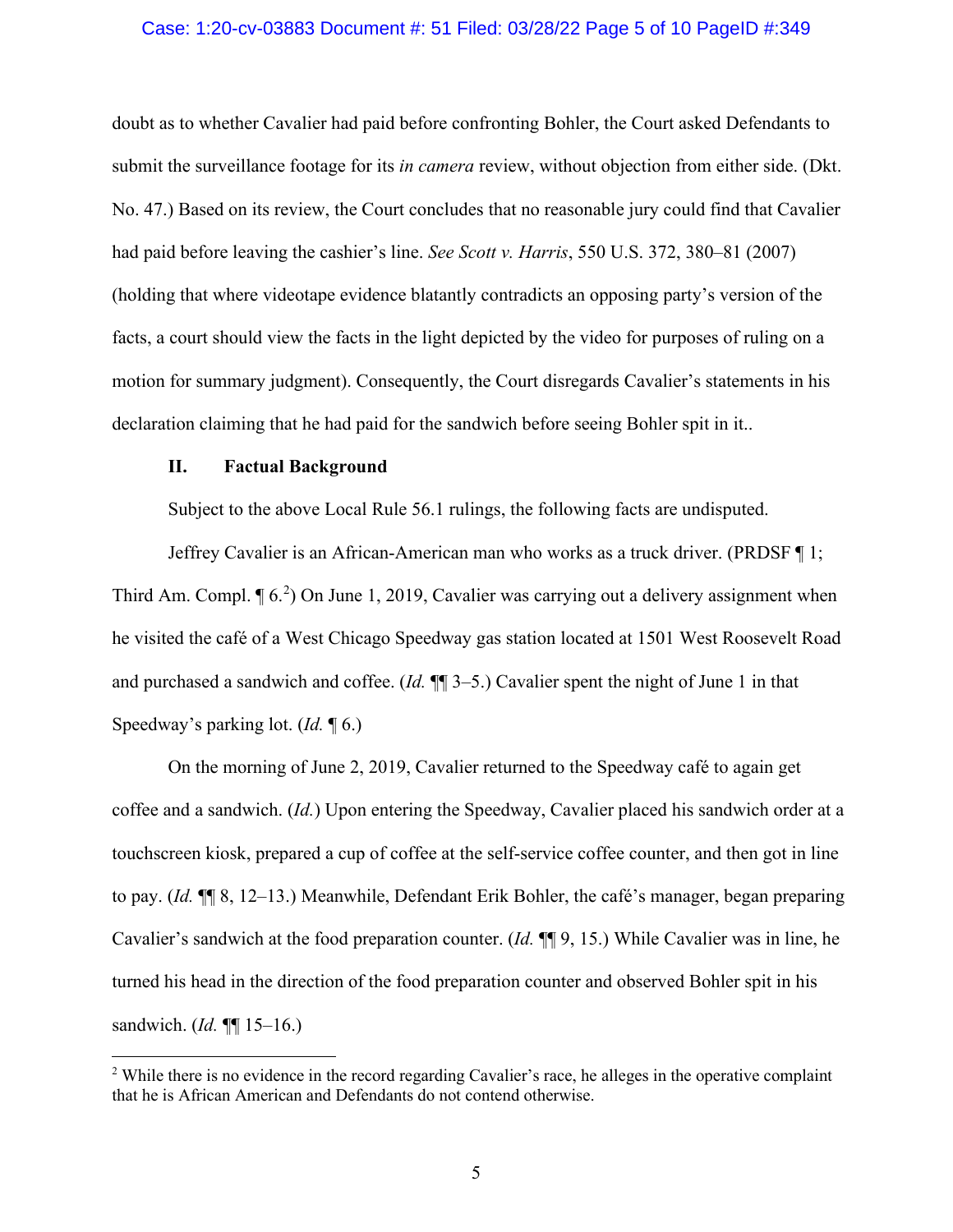### Case: 1:20-cv-03883 Document #: 51 Filed: 03/28/22 Page 6 of 10 PageID #:350

Although he had not yet paid, Cavalier left the line for the cashier, approached Bohler, and asked Bohler if he had just spit in Cavalier's sandwich. (*Id.* ¶¶ 17–19.) Cavalier then pointed to Bohler and said "you spit in my sandwich. I know it, I saw it. I just saw you spit in my sandwich." (*Id.* ¶ 20.) Bohler denied the accusation but offered to make Cavalier a new sandwich free of charge. (*Id.* ¶¶ 21–23.) Cavalier rejected Bohler's offer of a free sandwich. (*Id.* ¶ 24.) Instead, he turned toward the cashier and demanded that she call the police. (*Id.* ¶ 25.) When the cashier asked Cavalier what was wrong, Cavalier told her that "your cook just spit in my sandwich that he was fixing for me." (*Id.* ¶¶ 27–28.)

After the cashier called the police, West Chicago police officers came to the Speedway and interviewed Cavalier and Bohler. (*Id.* ¶ 29.) Ultimately, the police issued a disorderly conduct citation to Bohler. (*Id.* ¶ 31.) A hearing on the disorderly conduct citation was held on July 17, 2019. (*Id.* ¶ 32.) After hearing testimony from both Cavalier and Bohler and reviewing security video from the Speedway café, a judge found Bohler not liable for disorderly conduct. (*Id.* ¶¶ 41, 43.)

#### **DISCUSSION**

Summary judgment is appropriate if the admissible evidence considered as a whole shows that there is no genuine dispute as to any material fact and the movant is entitled to judgment as a matter of law, even after all reasonable inferences are drawn in the non-movant's favor. *Dynegy Mktg. & Trade v. Multiut Corp.*, 648 F.3d 506, 517 (7th Cir. 2011). Defendants' motion for partial summary judgment is directed toward three of the five Counts set forth in the operative Third Amended Complaint. In particular, Defendants contend that they are entitled to judgment as a matter of law on Cavalier's 42 U.S.C. § 1981 claim (Count I) and his Illinois-law breach of implied and express warranty claims (Counts IV and V).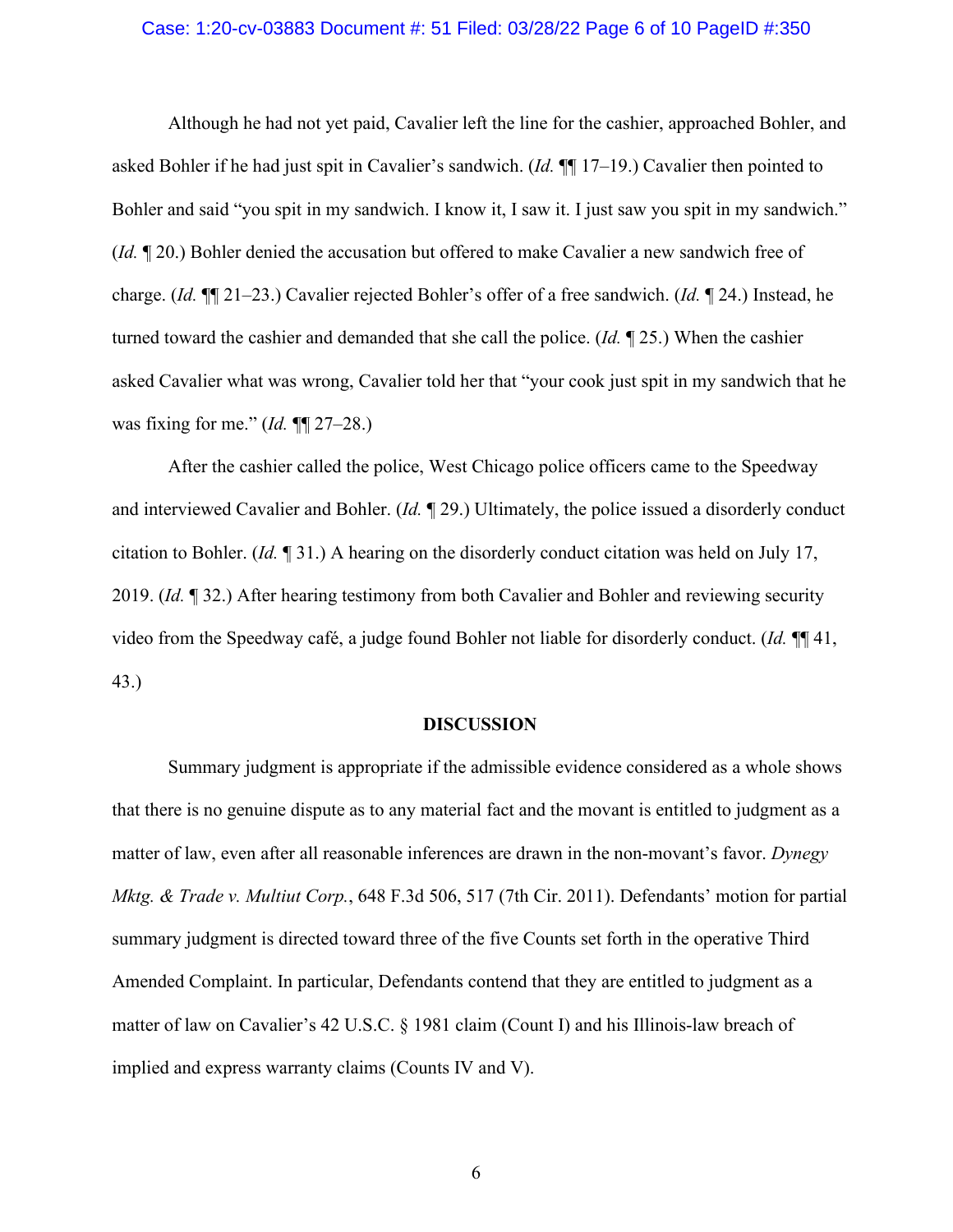# **I. Section 1981**

Cavalier claims that Defendants violated § 1981 because Bohler's conduct denied Cavalier the right to contract because of his race, African American. Under § 1981, "[a]ll persons within the jurisdiction of the United States shall have the same right in every State and Territory to make and enforce contracts . . . as is enjoyed by white citizens." 42 U.S.C. § 1981(a). Normally, litigation under § 1981 "involves the right to make and enforce contracts of employment." *Morris v. Office Max, Inc.*, 89 F.3d 411, 413 (7th Cir. 1996). Nonetheless, the Seventh Circuit has recognized that a claim can arise in the retail context, such as where a customer is refused service. *Id.* To prevail on a § 1981 claim, a plaintiff must establish that "(1) they are members of a racial minority; (2) the defendant had an intent to discriminate on the basis of race; and (3) the discrimination concerned one or more of the activities enumerated in the statute (i.e., the making and enforcing of a contract)." *Id.*

Here, Defendants' motion for summary judgment focuses on the third element, as they contend that Cavalier was not denied service but instead chose not to enter a contract with Defendants when he rejected Bohler's offer to make him a new sandwich. The Seventh Circuit has recognized that a plaintiff cannot maintain a  $\S$  1981 claim when the plaintiff is the one responsible for terminating the transaction. *Bagley v. Ameritech Corp.*, 220 F.3d 518, 521–22 (7th Cir. 2000); *see also Mendez v. Pizza Hut of Am., Inc.*, No. 02 C 1819, 2002 WL 31236088, at \*3 (N.D. Ill. Oct. 3, 2002) ("It is well settled that a plaintiff cannot maintain a section 1981 claim when the plaintiff was the party responsible for terminating the transaction."). "This is true even if the plaintiff left the establishment because of what they perceived to be racial animus." *Mendez*, 2002 WL 31236088, at \*3. Instead, it is necessary for a plaintiff to show that he "was actually prevented, and not merely deterred, from making a purchase or receiving service after attempting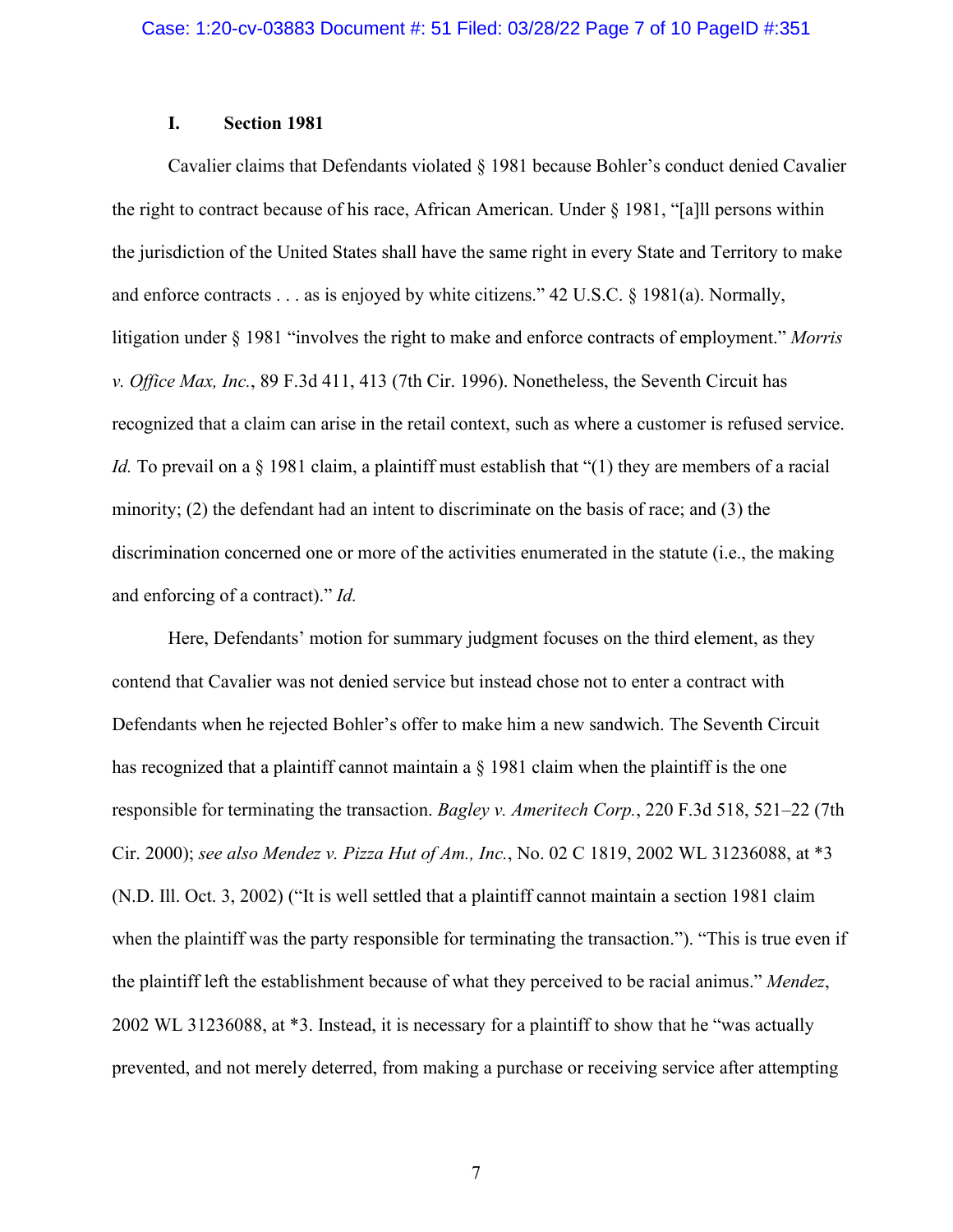#### Case: 1:20-cv-03883 Document #: 51 Filed: 03/28/22 Page 8 of 10 PageID #:352

to do so." *Henderson v. Jewel Food Stores, Inc.*, No. 96 C 3666, 1996 WL 617165, at \*3 (N.D. Ill. Oct. 23, 1996); *see also Morris*, 89 F.3d at 414 (finding that the plaintiffs failed to point to evidence showing that the defendant deprived them of the right to make and enforce a contract where "[t]hey were denied neither admittance nor service, nor were they asked to leave the store").

As a customer of the Speedway café, Cavalier was entitled under § 1981 to the full benefits of his contract with the cafe, which presumably includes a sandwich without an employee's spit in it. *See* 42 U.S.C. § 1981(b) (defining "make and enforce contracts" to include "the enjoyment of all benefits, privileges, terms, and conditions of the contractual relationship"); *see also McCaleb v. Pizza Hut of Am., Inc.*, 28 F. Supp. 2d 1043, 1048 (N.D. Ill. 1998) ("[D]efendant failed to provide plaintiffs the full benefits of the contract in that they failed to provide them with proper utensils with which to eat their pizza and created a disturbing atmosphere in which to eat."). Had Bohler refused to make Cavalier a new sandwich, he likely would have deprived Cavalier of an enumerated § 1981 right. However, after Cavalier confronted him, Bohler offered to make a new sandwich, thereby providing Cavalier with the full value of his purchase. Indeed, since the sandwich was offered for free, Cavalier would have received a greater value than the average customer. Cavalier understandably did not want a sandwich prepared by someone who had just spit in his original order. But the fact that Bohler would be preparing the new sandwich did not amount to a denial of service; it simply deterred Cavalier from agreeing to the transaction. For that reason, Defendants did not deny Cavalier the right to make and enforce a contract and they are entitled to summary judgment on the § 1981 claim.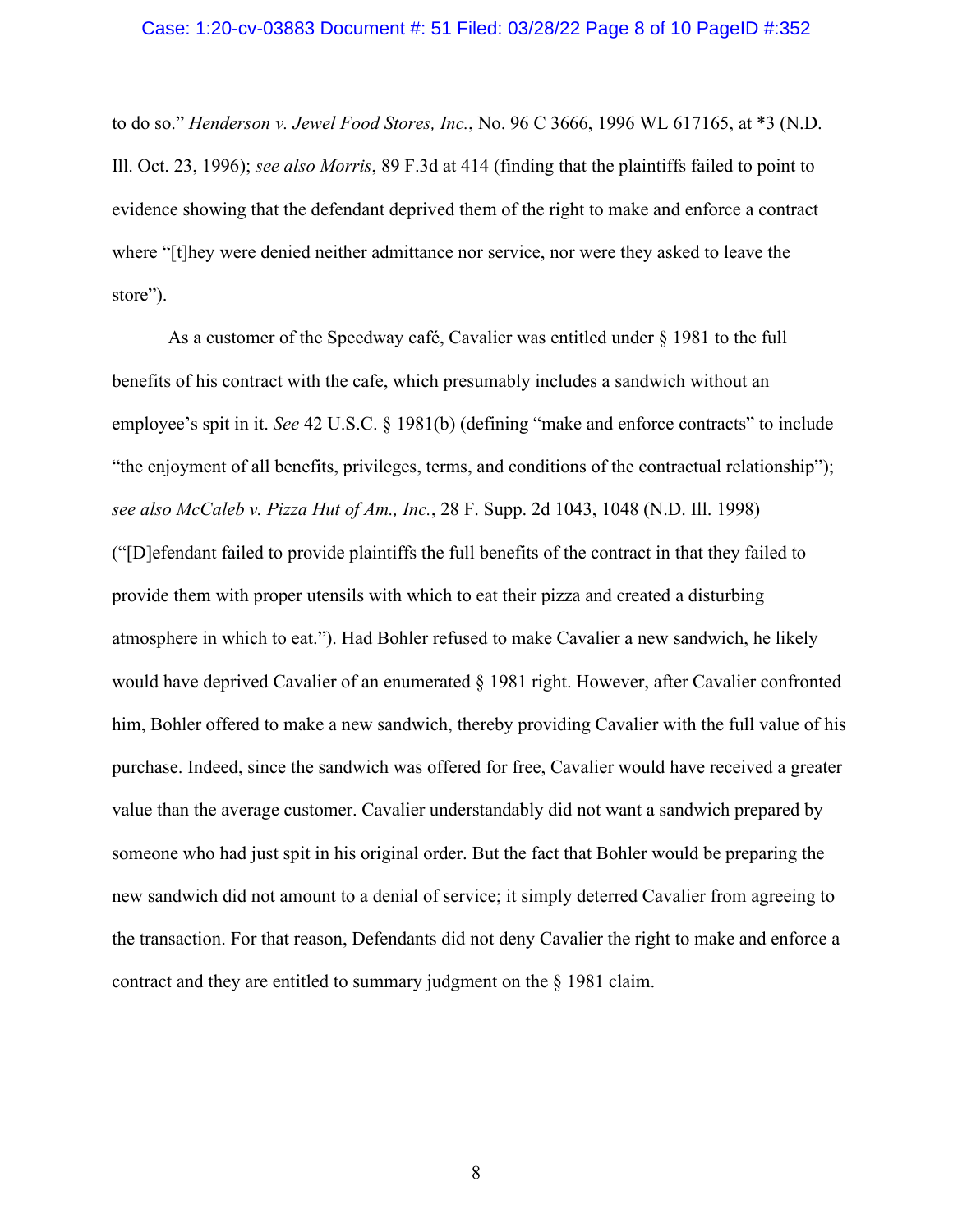### **II. Breach of Implied Warranty**

According to Cavalier, by attempting to serve Cavalier a sandwich with Bohler's spit in it, Defendants breached the implied warranty of merchantability. In Illinois, "a warranty that the goods shall be merchantable is implied in a contract for their sale if the seller is a merchant with respect to goods of that kind." 810 ILCS 5/2-314. To prevail on a claim for breach of implied warranty of merchantability, a plaintiff must prove: "(1) a sale of goods (2) by a merchant of those goods, and (3) the goods were not of merchantable quality." *Brandt v. Boston Sci. Corp.*, 792 N.E.2d 296, 299 (Ill. 2003).

Defendants assert that Cavalier's implied warranty claim fails because Cavalier never paid for the sandwich and thus there was no sale of goods. A contract for sale giving rise to the implied warranty of merchantability includes "a present sale of goods" with "sale" meaning "the passing of title from the seller to the buyer for a price." 810 ILCS 5/2-106(1). Here, since Cavalier never paid for the sandwich and "title" never passed to him, there was no sale. Accordingly, his implied warranty claim fails and summary judgment is granted in favor of Defendants.

### **III. Breach of Express Warranty**

Finally, Cavalier argues that because Speedway advertised its sandwiches as "fresh," (PRDSF ¶ 10), it created an express warranty that Defendants breached by attempting to serve him a sandwich contaminated with another person's saliva. "In Illinois, an express warranty is created where (1) the seller makes an affirmation of fact or promise; (2) that relates to the goods; and (3) becomes part of the basis of the bargain between the parties." *CHS Acquisition Corp. v. Watson Coatings, Inc.*, No. 17-cv-4993, 2018 WL 3970137, at \*3 (N.D. Ill. Aug. 20, 2018); *see also* 810 ILCS 5/2-313. However, "an express warranty is a creature of contract." *Collins Co. v. Carboline Co.*, 532 N.E.2d 834, 838 (Ill. 1988). Because there was no sale here, and thus no